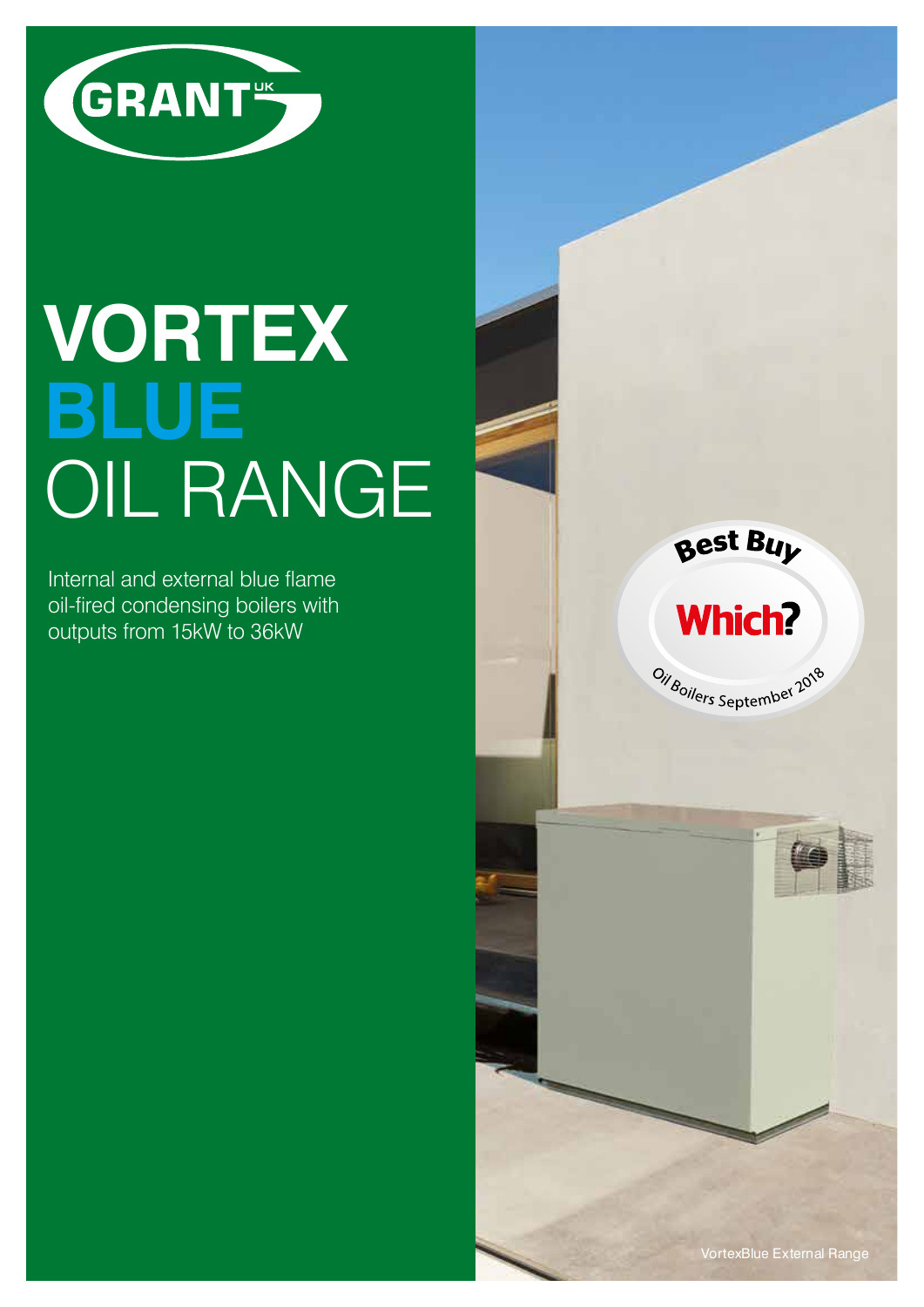

At Grant we have been designing and manufacturing reliable and easy to install heating products for four decades. From award winning oil-fired condensing boilers to the latest renewable technologies, our heating systems have a reputation for quality that is second to none.

We combine precision engineering, innovation, performance and value for money to produce sustainable heating solutions that are trusted by both installers and householders.

## **Quality Design**

and use only the best materials to ensure and innovate to produce even more There is never a compromise on quality. We design all of our products so that you can be sure that the durability and efficiency are sector leading. We continually develop new technologies our products exceed all performance and environmental standards.

easy to install. For a high quality, reliable and homes into the future. Our belief in simple solutions ensures that, while our technology is sophisticated, our products are low maintenance and sustainable heating system, trust in Grant.

## **Heating Responsibly**

Grant manufacture heating systems that respond to the challenges of rising fuel costs whilst protecting our environment. Environmental responsibility is central to all we do and we continue to develop efficient products that make best use of our natural resources.

We are passionate about developing sustainable, high-performance and affordable alternatives for heating

## **Our Guarantee**

The Grant label is a guarantee of reliability, quality and value. We put our customers first and our independence ensures that we can monitor our standards and processes to deliver the very best quality and service.

That's why, when you order your system from a Grant stockist, you can be sure of a tailored service and excellent after sales support.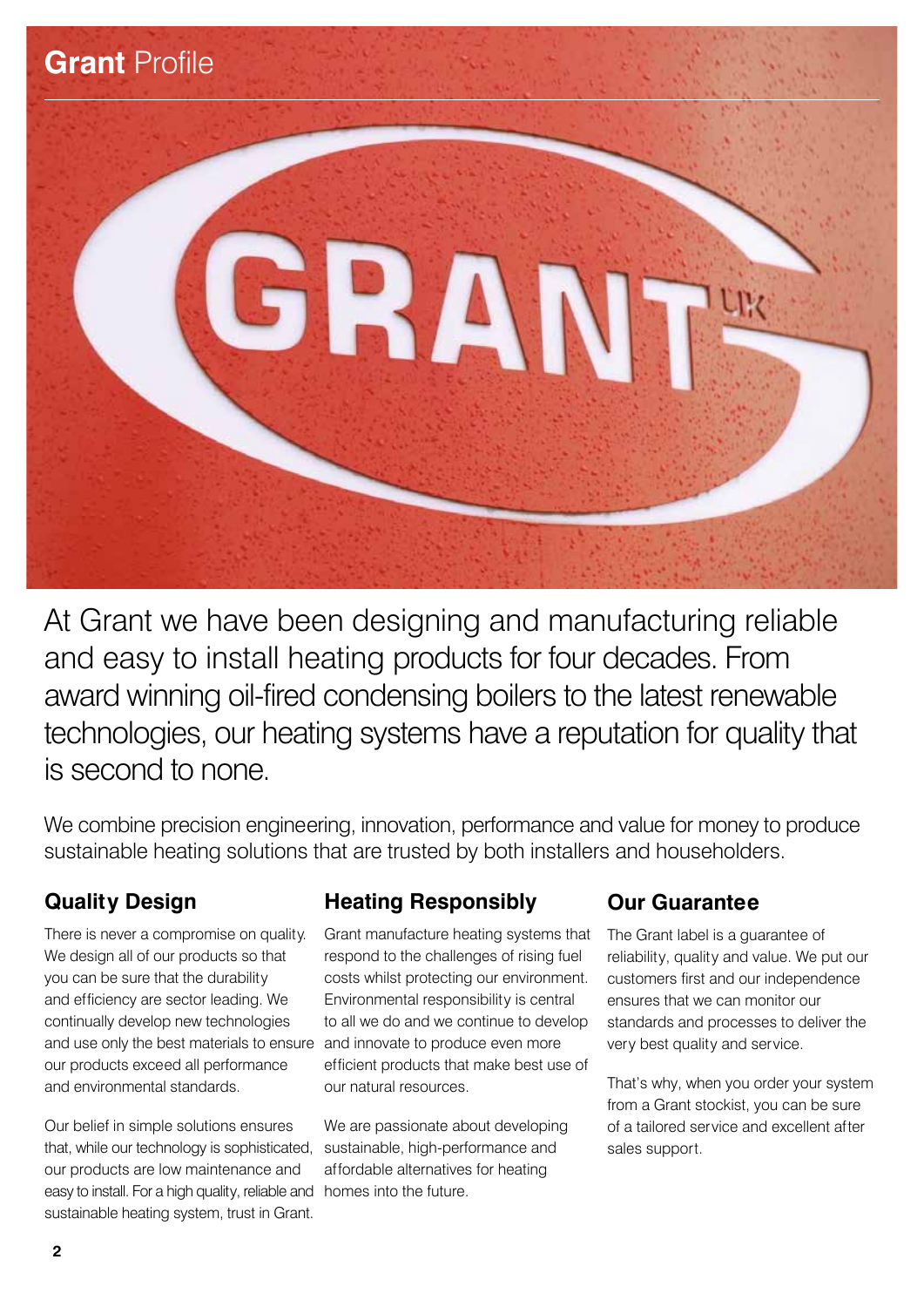## **Blue Flame** Technology

### **What is a Blue Flame boiler?**

Grant VortexBlue Blue Flame boilers incorporate the very latest oil burner technology. For over 2 years both Grant and Riello's R&D teams have worked together on a joint initiative to develop a compact Blue Flame burner and match this to Grant's Vortex condensing oil boiler range.

The principle of combustion differs from that of a Yellow Flame burner in that the combustion gasses are re-circulated through a specially designed blast tube, allowing them to mix with atomised droplets of fuel and fresh air (oxygen) drawn in through the burner, to produce a clean blue flame with far lower NOx emissions.

## **Why do we need to consider changing to Blue Flame technology?**

In 2018, oil fired boilers installed in the UK have to meet lower NOx emission targets. Furthermore, it is likely that even more stringent emission levels will be set in future years, so Grant have taken the decision to try and future proof oil fired appliances by moving to very low NOx, Blue Flame technology today.

## **Pluming**

Grant VortexBlue condensing boilers operate at extremely high efficiency levels, producing cool flue gas temperatures, resulting in a 'plume' of vapour being visible at the flue terminal. This plume (steam) is a normal condition of condensing boiler operation and indicates that the appliance is working efficiently. Low level, high level, or vertical flue kits are available, which moves the plume to a higher level. It is also possible to convert an existing low level balanced flue to an external high level or vertical arrangement using our Green System.

## **Which? Best Buys 2017 & 2018**

In the 2018 oil boiler survey produced by the consumer Which?, a coveted Best Buy was awarded to Grant's low NOx boilers including the Vortex Pro

Utility and Vortex Pro Combi ranges. Grant is the only oil boiler brand to win a Best Buy for two consecutive years, once again acknowledging the qualities that both consumers and engineers have come to associate with Vortex and VortexBlue boilers. Whether homeowners are looking for a new internal heat-only boiler or an external high performance combi, Grant has a Which? Best Buy oil boiler to meet their requirements.

As the only oil boiler manufacturer to win Best Buys in 2017 and 2018 and with so much choice, Which? Grant boiler will you choose?

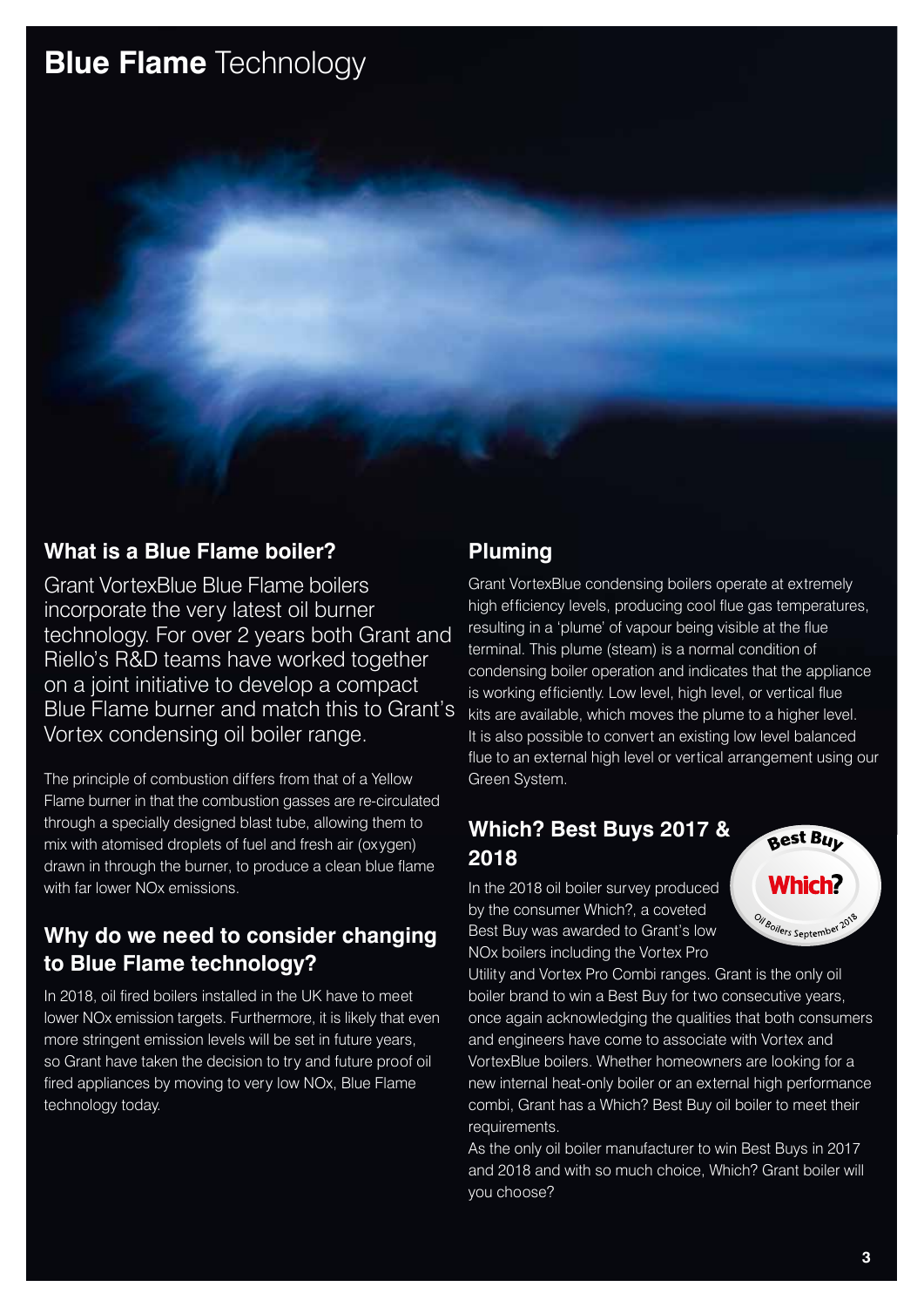## VortexBlue Range - **Internal Models**

The Grant VortexBlue internal models combine our existing proven condensing boiler technology with the latest Riello RDB BLU compact burner.

Our internal range is available in outputs of 15-21kW, 21-26kW and 26-36kW with SAP 2009 gross seasonal efficiencies of between 90.7 and 93.3%.

## **Features**

The boilers feature a sleek white casing, unique control panel with neon diagnostic indicators and simplified pipework arrangement, making them the ideal choice for utility room installations.

Sealed system versions are also available. These include a factory fitted expansion vessel, filling loop, pressure gauge, automatic air vent, pressure relief valve and high efficiency circulating pump, enabling boilers to be installed without the need for a feed and expansion tank in the loft.



## **Dimensions**

All dimensions in mm



Grant VortexBlue Internal and Internal System 21 & 26 Grant VortexBlue Internal and Internal System 36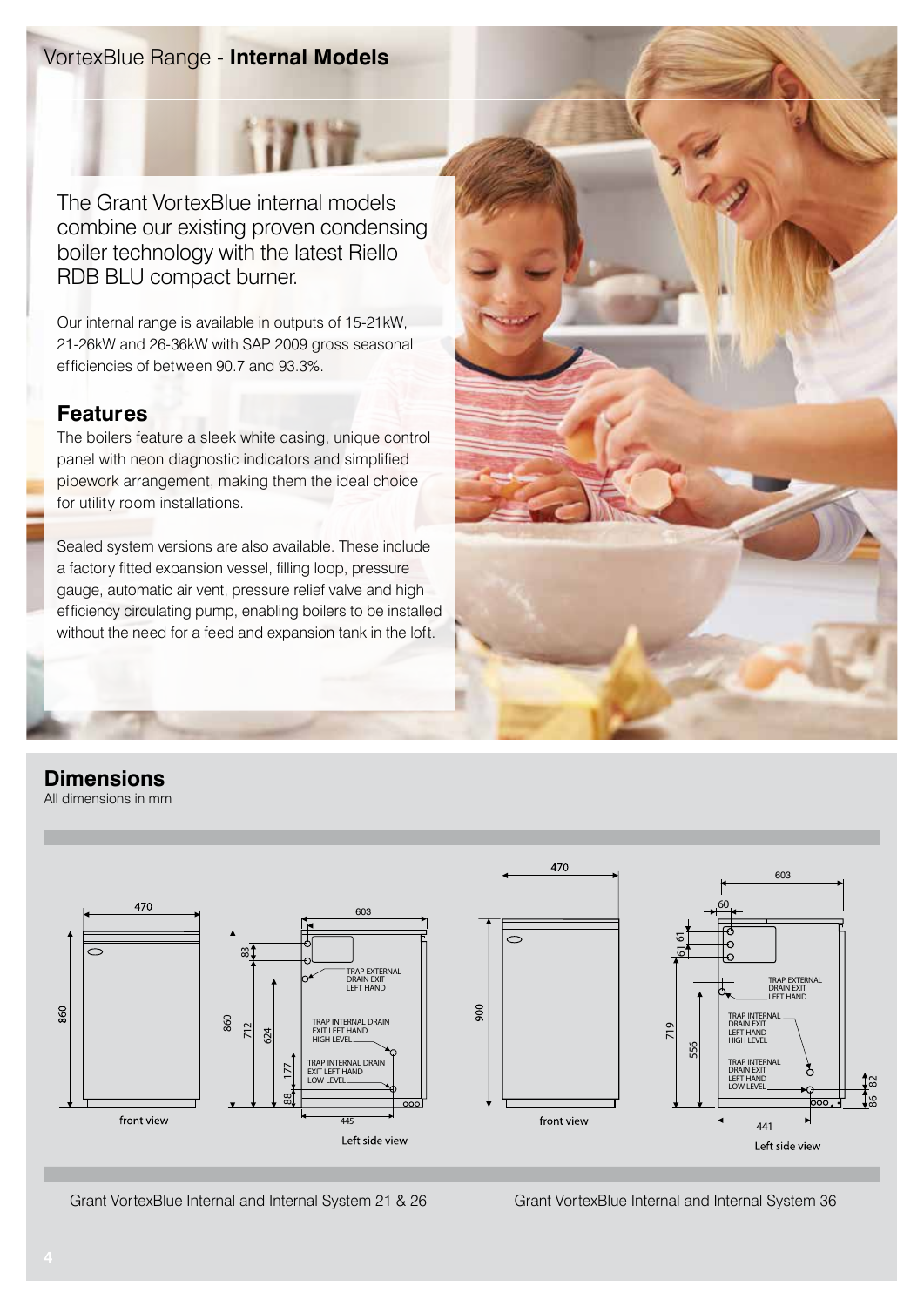GUARANTEE

## **Grant VortexBlue Internal Models**

VTXBF21 / VTXBF26 / VTXBF36

## **Grant VortexBlue Internal Sealed System Models**

VTXSBF21 / VTXSBF26 / VTXSBF36



### **Technical Specifications**

| <b>ICOMMODE OPCOMMOTION</b>  |                        |                   |                   |                        |                   |                  |  |
|------------------------------|------------------------|-------------------|-------------------|------------------------|-------------------|------------------|--|
| Model                        | <b>Internal Models</b> |                   |                   | Internal System Models |                   |                  |  |
|                              | 21                     | 26                | 36                | 21S                    | <b>26S</b>        | <b>36S</b>       |  |
| Max Output kW                | $15 - 21$              | $21 - 26$         | 26-36             | $15 - 21$              | $21 - 26$         | 26-36            |  |
| Max Output Btu/h             | 50-70,000              | 70-90,000         | 90-123,000        | 50-70,000              | 70-90,000         | 90-123,000       |  |
| Set Output kW                | 21                     | 26                | 31.5              | 21                     | 26                | 31.5             |  |
| Flow connection              | 22mm                   | 22mm              | 28mm              | 22mm                   | 28mm              | 28mm             |  |
| Return connection            | 22mm                   | 22mm              | 28mm              | 22mm                   | 28mm              | 28 <sub>mm</sub> |  |
| Cold water in (system kit)   | n/a                    | n/a               | n/a               | 15 <sub>mm</sub>       | 15mm              | 15mm             |  |
| Pressure relief (system kit) | n/a                    | n/a               | n/a               | 15mm                   | 15 <sub>mm</sub>  | 15mm             |  |
| Weight (dry)                 | 130 <sub>kg</sub>      | 130 <sub>kg</sub> | 144 <sub>kg</sub> | 130 <sub>kg</sub>      | 130 <sub>kg</sub> | 144kg            |  |
|                              |                        |                   |                   |                        |                   |                  |  |

Condensate pipe 21.5mm OD plastic overflow pipe

**\*** When installed by a G-One accredited installer. Terms & conditions apply.

**Note 1:** The boiler flow and return connections exit the casing on the left or right hand side.

**Note 2:** Grant VortexBlue internal boilers are suitable for fully pumped systems only.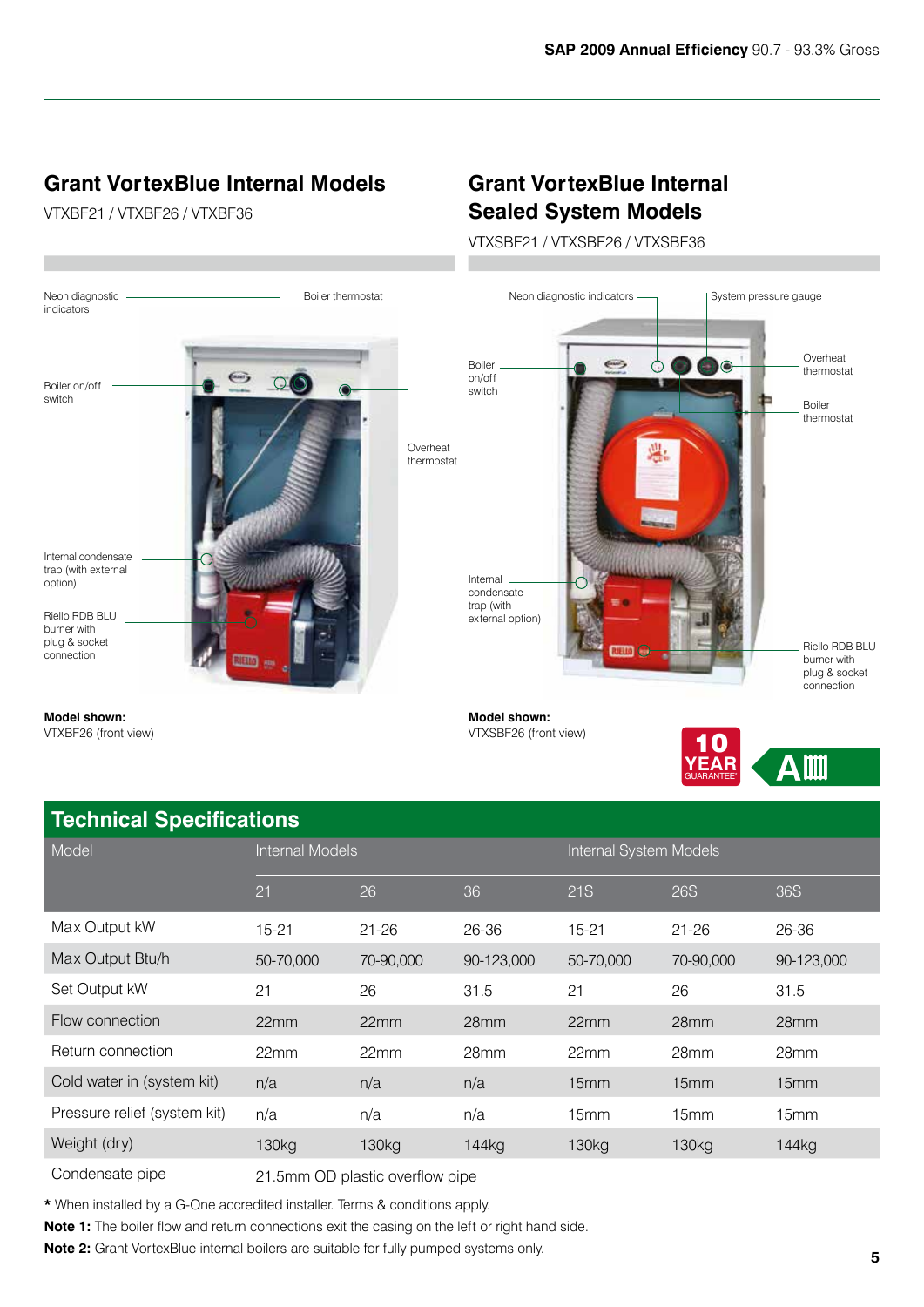Just like our Internal range, the intelligent VortexBlue Combi incorporates the latest Riello RDB BLU burner technology teamed with our award winning Vortex stainless steel heat exchanger.

The Grant VortexBlue Combi models are available as internal or external models in three sizes - 21kW, 26kW and 36kW.

#### **Features**

Featuring large heat exchangers in which, due to their low water content and larger surface area, hot water performance is vastly increased. Additionally, there are two very accurate electronic temperature controls which allow the boiler to operate in condensing mode on central heating, whilst maintaining its instant hot water production.

Benefits include 24ltr expansion vessel, neon diagnostic indicators and a factory fitted internal condensate trap (this can be sited externally if preferred), all designed to make installation and servicing easier. External combi models also benefit from a factory fitted multi-directional flue, high quality external powder coated casing, built in frost protection, mains isolating switch and a test switch.

## **Typical Hot Water Performance**

**21kW Combi**\*\* 15 litres per minute at an average temperature of 50°C. Recovery time 4 minutes approx. Based upon 100 litre draw off.

**26kW Combi**\*\* 17 litres per minute at an average temperature of 50°C. Recovery time 4 minutes approx. Based upon 100 litre draw off.

**36kW Combi**\*\* 20 litres per minute at an average temperature of 50°C. Recovery time 3 minutes approx. Based upon 100 litre draw off.

#### **Mains Water Pressure**

Minimum: 2.5bar (36psi). Maximum: 8bar (115psi).

\*\* Hot water flow rate is dependent on mains pressure available. Figures based upon an incoming mains water temperature of 10°C.

#### **Dimensions**

All dimensions in mm

#### **Grant VortexBlue Internal Combi 21 and 26**



#### **Grant VortexBlue Internal Combi 36**



#### **Grant VortexBlue External Combi 21, 26 and 36**

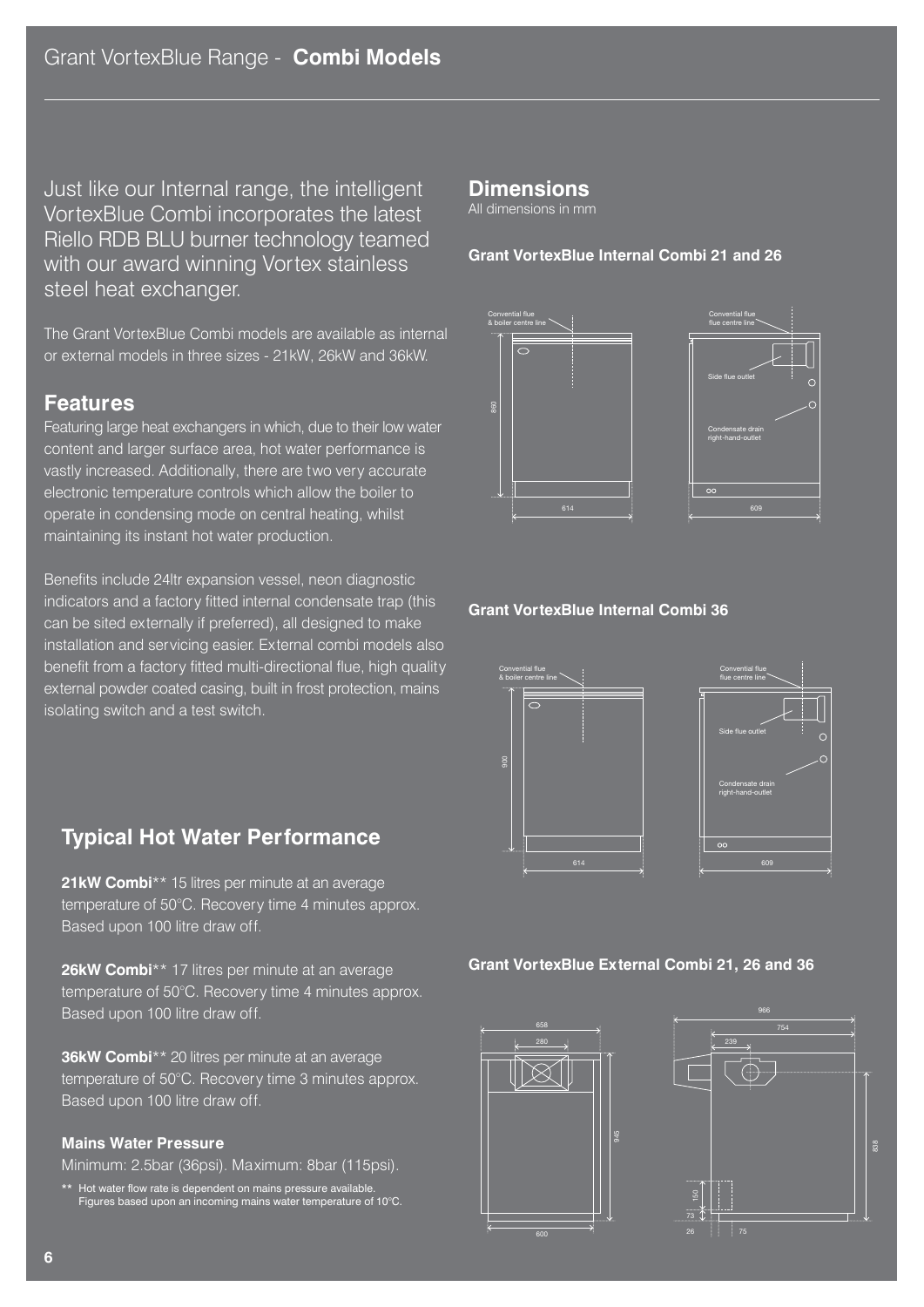## **Grant VortexBlue Internal Combi Models**

#### VTXBFCOMBI21 / VTXBFCOMBI26 / VTXBFCOMBI36



## **Grant VortexBlue External Combi Modules**

VTXBFOMCOM21 / VTXBFOMCOM26 / VTXBFOMCOM36



## **Technical Specifications - Boiler Connections**

| Model             | Internal                        |                  |                   | External         |                  |         |
|-------------------|---------------------------------|------------------|-------------------|------------------|------------------|---------|
|                   | 21                              | 26               | 36                | 21               | 26               | 36      |
| Max Output kW     | 21                              | 26               | 36                | 21               | 26               | 36      |
| Max Output Btu/h  | 70,000                          | 90,000           | 123,000           | 70,000           | 90,000           | 123,000 |
| Set Output kW     | 21                              | 26               | 31.5              | 21               | 26               | 31.5    |
| Flow connection   | 22mm                            | 22mm             | 28mm              | 22mm             | 22mm             | 28mm    |
| Return connection | 22mm                            | 22mm             | 28mm              | 22mm             | 22mm             | 28mm    |
| Cold water in     | 15mm                            | 15 <sub>mm</sub> | 22mm              | 15mm             | 15mm             | 22mm    |
| Hot water out     | 15mm                            | 15mm             | 22mm              | 15 <sub>mm</sub> | 15 <sub>mm</sub> | 22mm    |
| Pressure relief   | 15mm                            | 15mm             | 15mm              | 15mm             | 15mm             | 15mm    |
| Weight (dry)      | 160 <sub>kg</sub>               | 177kg            | 200 <sub>kg</sub> | 181kg            | 206kg            | 225kg   |
| Condensate pipe   | 21.5mm OD plastic overflow pipe |                  |                   |                  |                  |         |

**\*** When installed by a G-One accredited installer. Terms & conditions apply.

**Note 1:** All boiler connections can be positioned to the left or right of the appliance.

**Note 2:** Grant VortexBlue internal and external combis are suitable for fully pumped sealed systems only.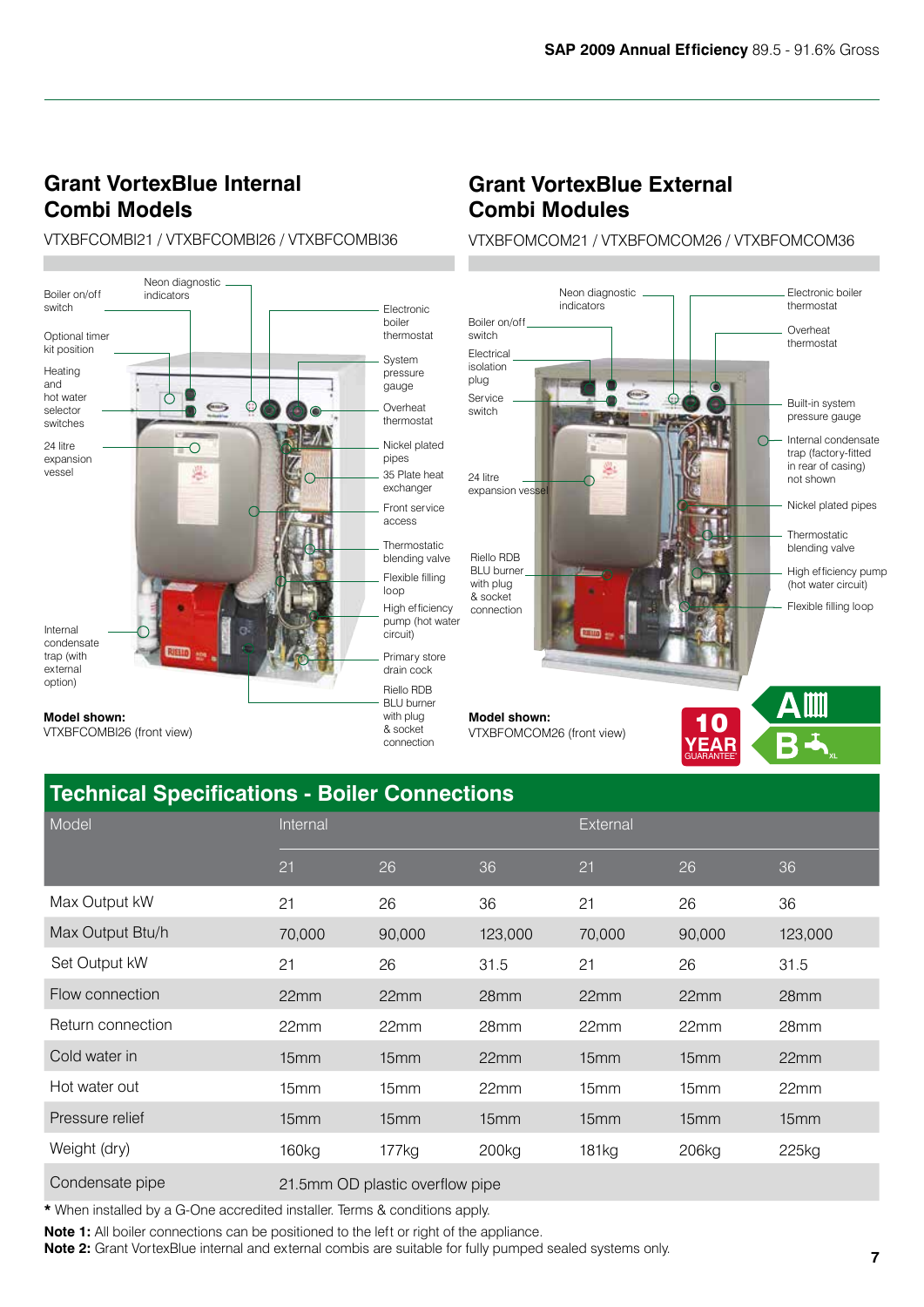The Grant VortexBlue external module has some of the highest oil-fired boiler efficiencies available today. These models are ideal for situations where a white cased internal version is not always the best solution, possibly due to limited space within the home.

Our external range is available in outputs of 15-21kW, 21-26kW and 26-36kW with SAP 2009 gross seasonal efficiencies of between 90.7 and 93.3%.

## **Features**

All modules include a factory fitted multi-directional flue, high quality external powder coated casing, built in frost protection, mains isolating switch and a test switch. Just as other VortexBlue boilers, this range also incorporates Riello's RDB Blu burner technology teamed with our patented Vortex stainless steel heat exchanger.

## **Sealed System Kits**

Grant VortexBlue external modules can be converted to sealed system operation by purchasing a pre-assembled kit from Grant UK. This includes an expansion vessel (size varies), automatic air vent, pressure relief valve and circulating pump. A filling loop and pressure gauge are also supplied as part of the kit. These can be fitted within the module casing, or ideally in a convenient site within the building, located between the cold main and central heating return.

| <b>Boiler model</b> | Sealed system kit part code |
|---------------------|-----------------------------|
| VTXBFOM21           | VTXOMSSKIT26                |
| VTXBFOM26           | VTXOMSSKIT26                |
| VTXBFOM36           | VTXOMSSKIT46                |

## **Dimensions**

All dimensions in mm

#### **Grant VortexBlue External 21, 26 & 36**





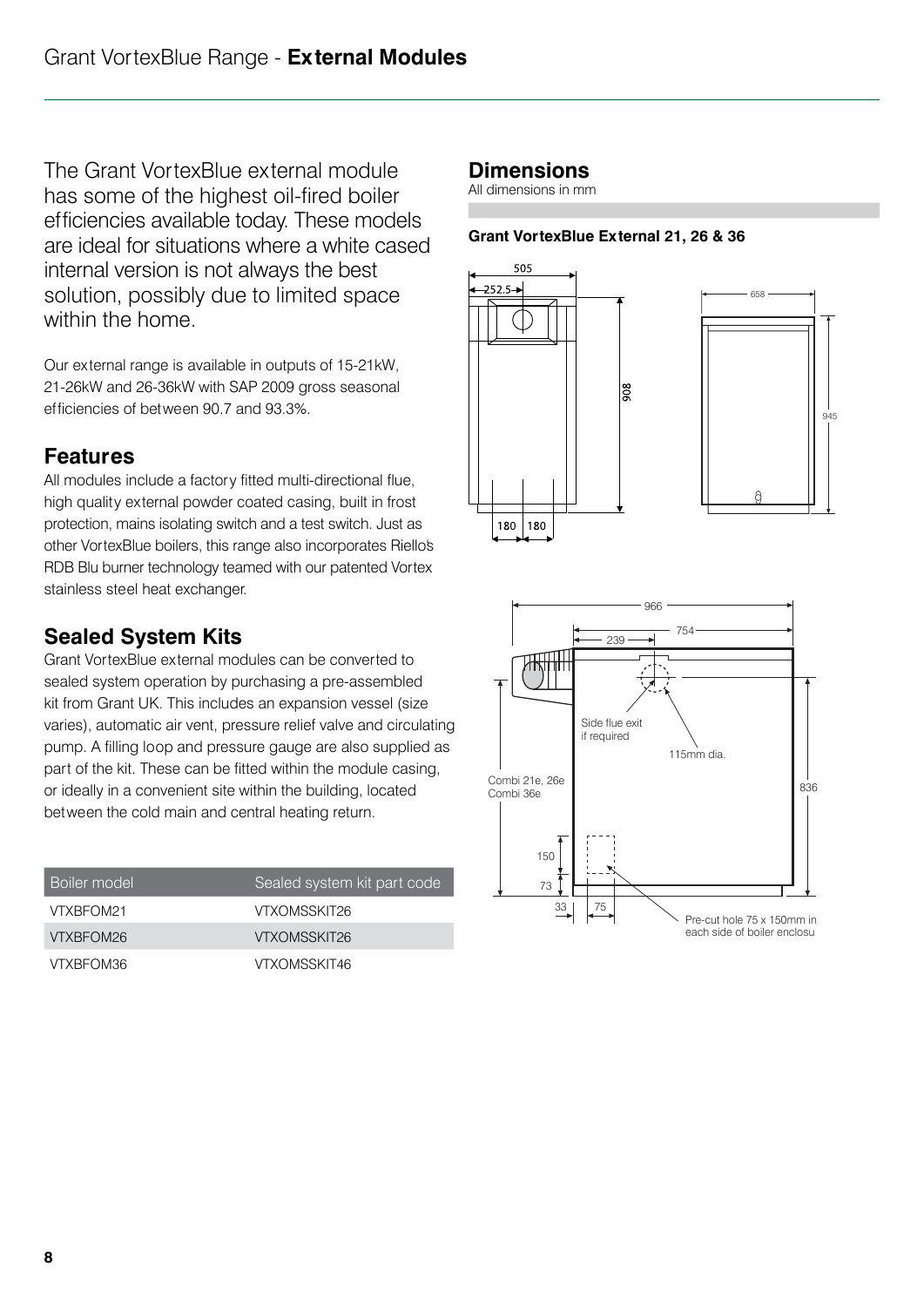## **Grant VortexBlue External Modules**

VTXBFOM21 / VTXBFOM26 / VTXBFOM36





## **Technical Specifications - Boiler Connections**

| Model                        | <b>External Modules</b>         |           |                  |  |
|------------------------------|---------------------------------|-----------|------------------|--|
|                              | 21                              | 26        | 36               |  |
| Max Output kW                | $15 - 21$                       | $21 - 26$ | 26-36            |  |
| Max Output Btu/h             | 50-70,000                       | 70-90,000 | 90-123,000       |  |
| Set Output kW                | 21                              | 26        | 31.5             |  |
| Flow connection              | 22mm                            | 22mm      | 28mm             |  |
| Return connection            | 22mm                            | 22mm      | 28 <sub>mm</sub> |  |
| Cold water in (system kit)   | 15mm                            | 15mm      | 15mm             |  |
| Pressure relief (system kit) | 15 <sub>mm</sub>                | 15mm      | 15 <sub>mm</sub> |  |
| Weight (dry)                 | 143kg                           | 143kg     | 162kg            |  |
| Condensate pipe              | 21.5mm OD plastic overflow pipe |           |                  |  |

**\*** When installed by a G-One accredited installer. Terms & conditions apply.

**Note 1:** All boiler connections can be positioned to the left or right of the appliance.

**Note 2:** Grant VortexBlue modules are suitable for fully pumped systems only.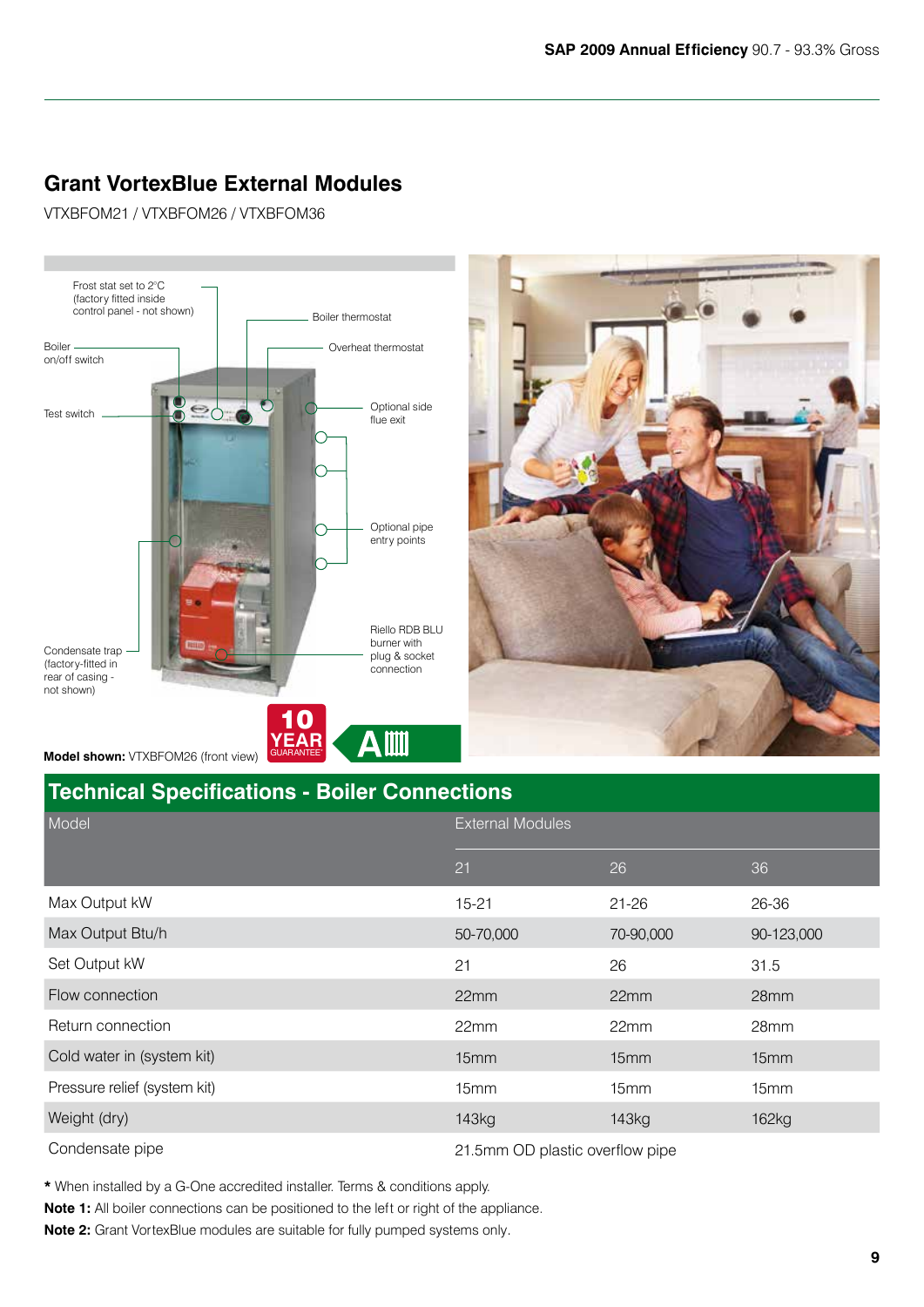The MagOne (Part code: VM01) provides innovative protection for your Grant Vortex oil-fired boiler and central heating system up to 36kW. For larger systems you can fit two MagOnes in a parallel circuit.

Using a simple to install, triple action filtration design, the easy clean/easy drain MagOne filters magnetite and nonferrous debris from central heating systems with a 12,000 gauss neodymium magnet. The unit is also compatible with all system inhibitors and glycol solutions.



#### **Features**

- Manual air bleed
- 500ml dosing capacity
- 360° installation
- 6 bar max working pressure
- Installation/servicing date wheel
- 120°C max working temperature
- Full bore flat face 28mm isolation valves
- Complete with 28-22mm reducers
- Supplied with spare sealing washers & o-rings

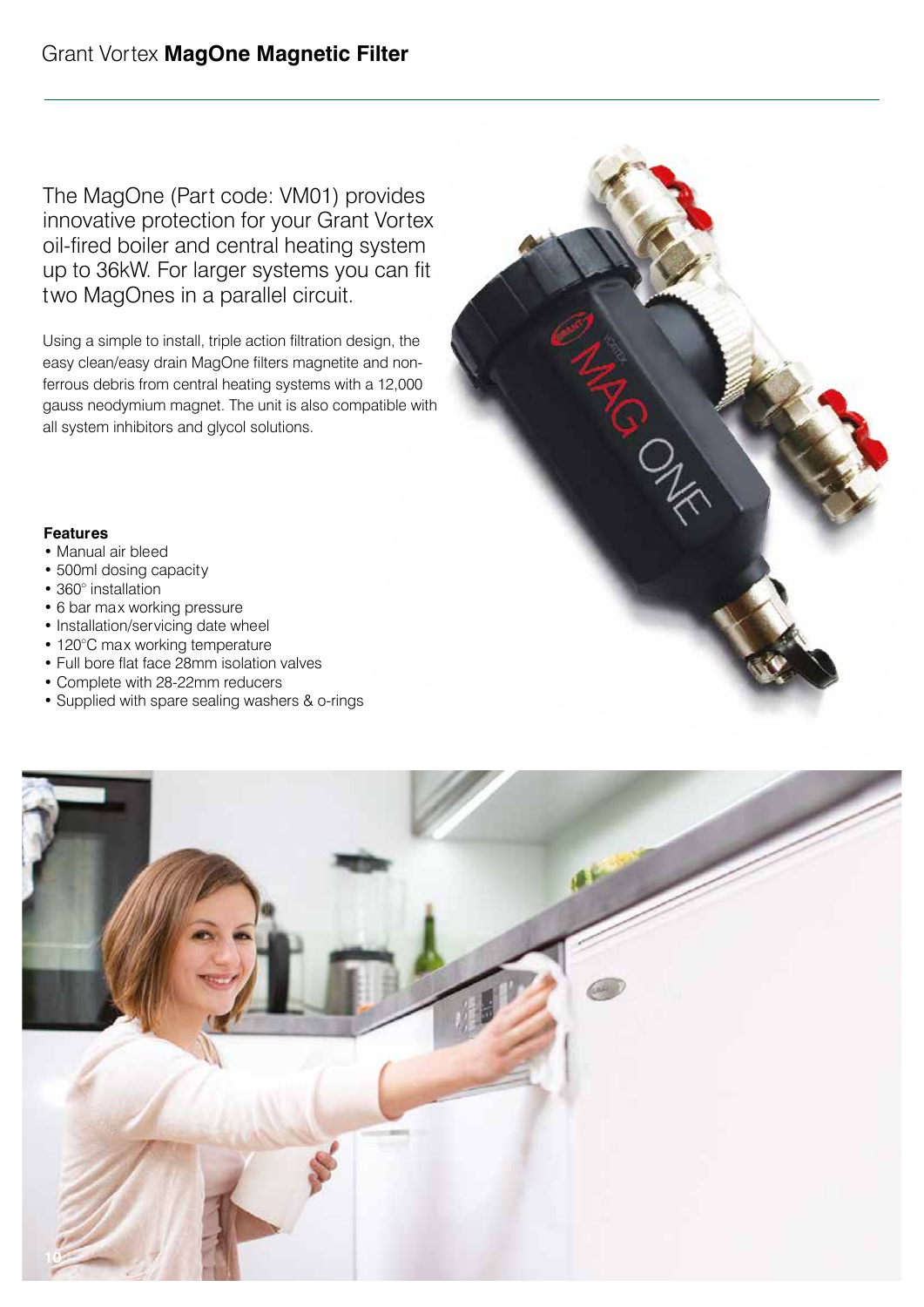

## The only oil boiler with a Which? Best Buy for the second year running.

## #MustBeVortex



**LOW** Nex



### VORTEX PRO UTILITY RANGE

Tried & trusted Riello Low NOx burner technology

Awarded the coveted Which? Best Buy for the second year running

Internal & external models with outputs from 15-70kW

Exceptional seasonal efficiency of up to 93.3%<sup>\*</sup>

Also available in the Vortex Range:

**VortexBlue** Vortex Eco \*Subject to full T&C's and status \*\* SAP 2009 **Vortex Boiler House** 

Best Buy

## **Which?**

Oil<sub>Boilers September 2018</sub>

www.grantuk.com 

Up to 5 year guarantee\*

**IIII** A

 $\bigstar$  Trustpilot ★★★★★